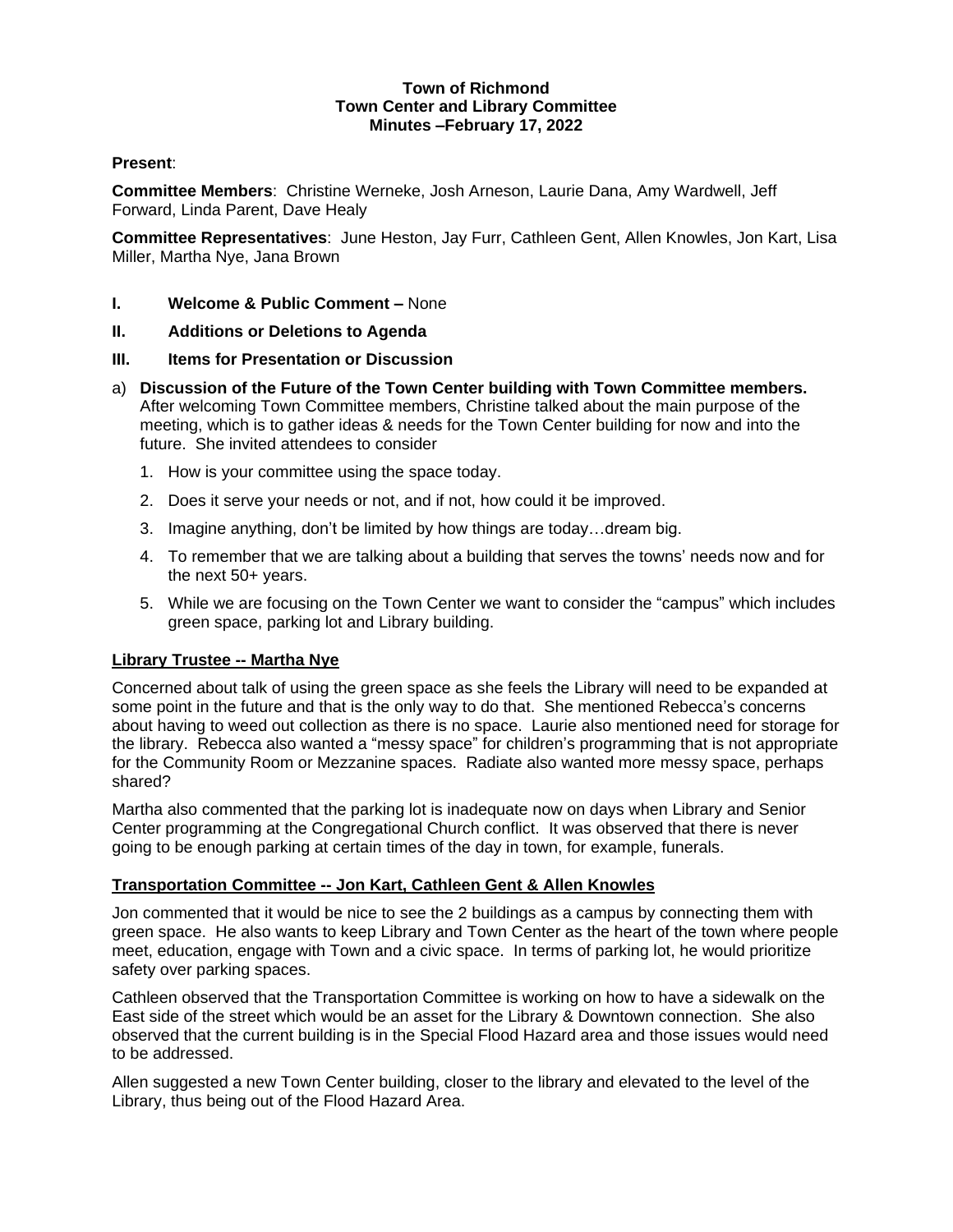Jon also feels that making the building useable for the employees who work there every day is the most important. Concern for their health and wellness.

### **Planning Commission – Lisa Miller**

Lisa brought up concerns about permanent technology that will enhance presentation of pictures, drawings and other data. Currently using their own laptops. Better ability to project digitized information.

Cathleen seconded that comment, observing that hybrid (in-person/Zoom) meetings are likely here to stay. She brought up improved acoustics and audio technology so that all involved in hybrid meetings can hear. She mentioned that when the committees use the Library Community Room the same technology and acoustics issues exist there as well.

Jay Furr – His #1 need for the Town is for a Teen Center to provide programming and hang-out space for Richmond teens. Laurie mentioned that this is informally going on at the Library.

# **Community Senior Center – Martha Nye**

Martha mentioned that, while the elevator goes to the basement & Radiate space, it is not actually accessible as there are stairs after you get off the elevator. Accessibility is important.

Christine observed that storage and more space, as well as safety are issues that have come up in other meetings.

### **Energy Coordinator and Energy Committee – Jeff Forward**

His committee has discussed this and feels it is important for any building – new or renovated – to go to Net Zero as an energy standard.

### **Committee Member -- Linda Parent**

Whether we build or renovate, she wants to be certain there is a plan for ongoing maintenance of the building & systems. Other members of the Committee observed that, deferring maintenance is one of the issues that we are facing in both the Library and Town Center buildings and that a maintenance plan is part of this work.

#### **ARPA Committee – June Heston, Jay Furr, Jeff Forward**

Christine asked the members of the ARPA Committee if they were hearing anything and June & Jay responded that Economic Development is a goal of this money but they have not started to gather information from the public about needs and vision. They are discussing surveys and public forums as potential information tools. To recap, this is \$1.2 million that the Town of Richmond has (does not have to apply for) and it must be planned for by 2024 and spent by 2026.

Christine stated that, if there are needs for this project that might be appropriate to consider for ARPA funding, the Town Center Committee would make a formal proposal just like any other town entity.

Christine mentioned that in terms of funding this work, the Committee is looking at all options, grants, ARPA money, bonding and even philanthropy and offering community members an opportunity to participate.

Finally, Jon Kart thanked the Committee for reaching out through more than just email to ask community members for their input.

### **Christine thanked all of the members of Town Committees who attended for their input and invited them to email herself or Josh if they have more idea.s**